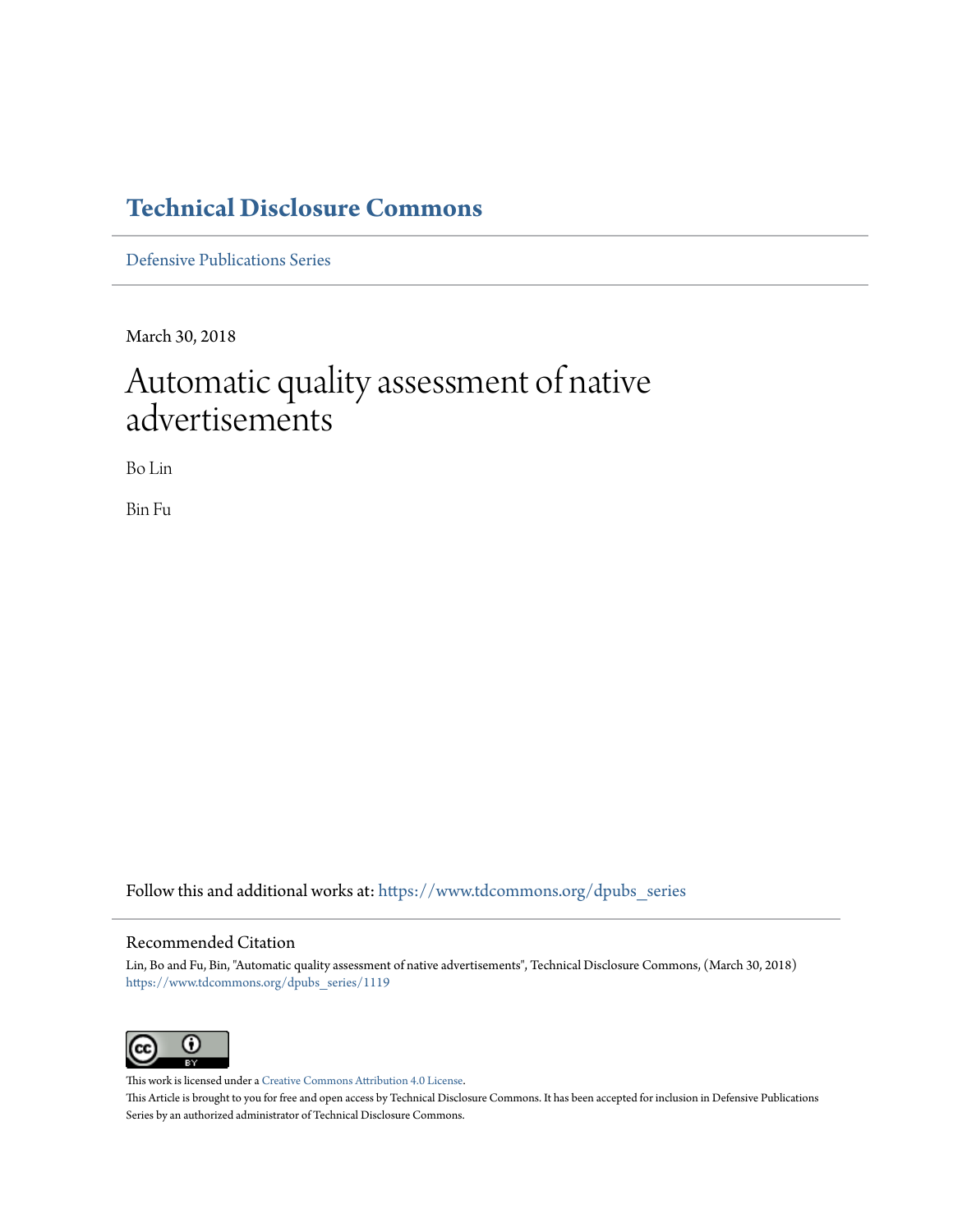## **Automatic quality assessment of native advertisements**

### ABSTRACT

Native advertisements are advertisements that closely match the look-and-feel of the publication in which the ads are placed and are an important category of online advertisements. It is important for a publisher to determine whether a given native ad is of high quality and adheres to a stylebook for the publication. Manual evaluation of native ads can be costly, time consuming, and subjective. This disclosure describes use of machine-learning techniques to automatically score a native ad style for aesthetics and conformance to stylebooks. Publishers benefit with the automated quality assessment of a given native ad style and can improve aesthetics and monetization of native ads. Ad-buyers can adjust their bids based on the quality assessment.

#### KEYWORDS

- Native ad
- In-feed ad
- Content style
- Publication stylebook
- Aesthetic quality
- Online advertising

#### BACKGROUND

A native ad is a form of advertisement, sponsorship, infomercial, advertorial, or other branded content that follows the natural form of editorial content of a publication. As such, native ads are well-integrated into the publication with a look-and-feel similar to the publication's editorial content, in order to provide an integrative user experiences. Despite the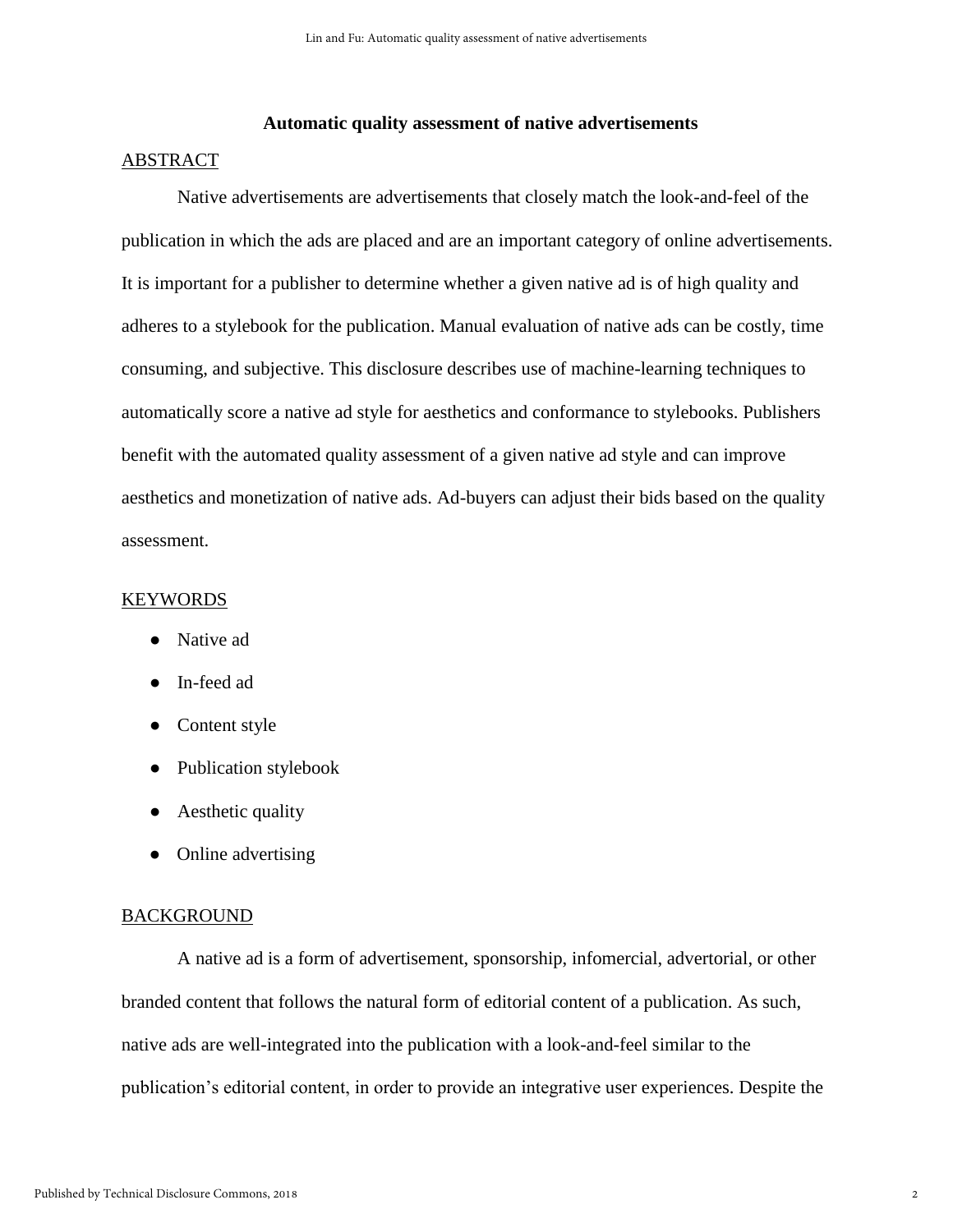similarity in look-and-feel, native ads are labeled as advertisements so that they can be distinguished from publisher's editorial content.



**Fig. 1: Example of a native advertisement**

An example of a type of native ad is illustrated in Fig. 1. The publication (100) is a fictional example of a general-readership news application or web-site. As such, the style, language, typeset, layout, and look-and-feel parameters of such a publication are controlled, e.g., based on style guidelines and the journalistic traditions of the publication.

Within such controlled look-and-feel setting of a publication, it is possible for an advertiser to place, with the consent of the publisher, an advertisement (104) such that it is similar in appearance to editorial content (102a-c) of the publication. Such an advertisement,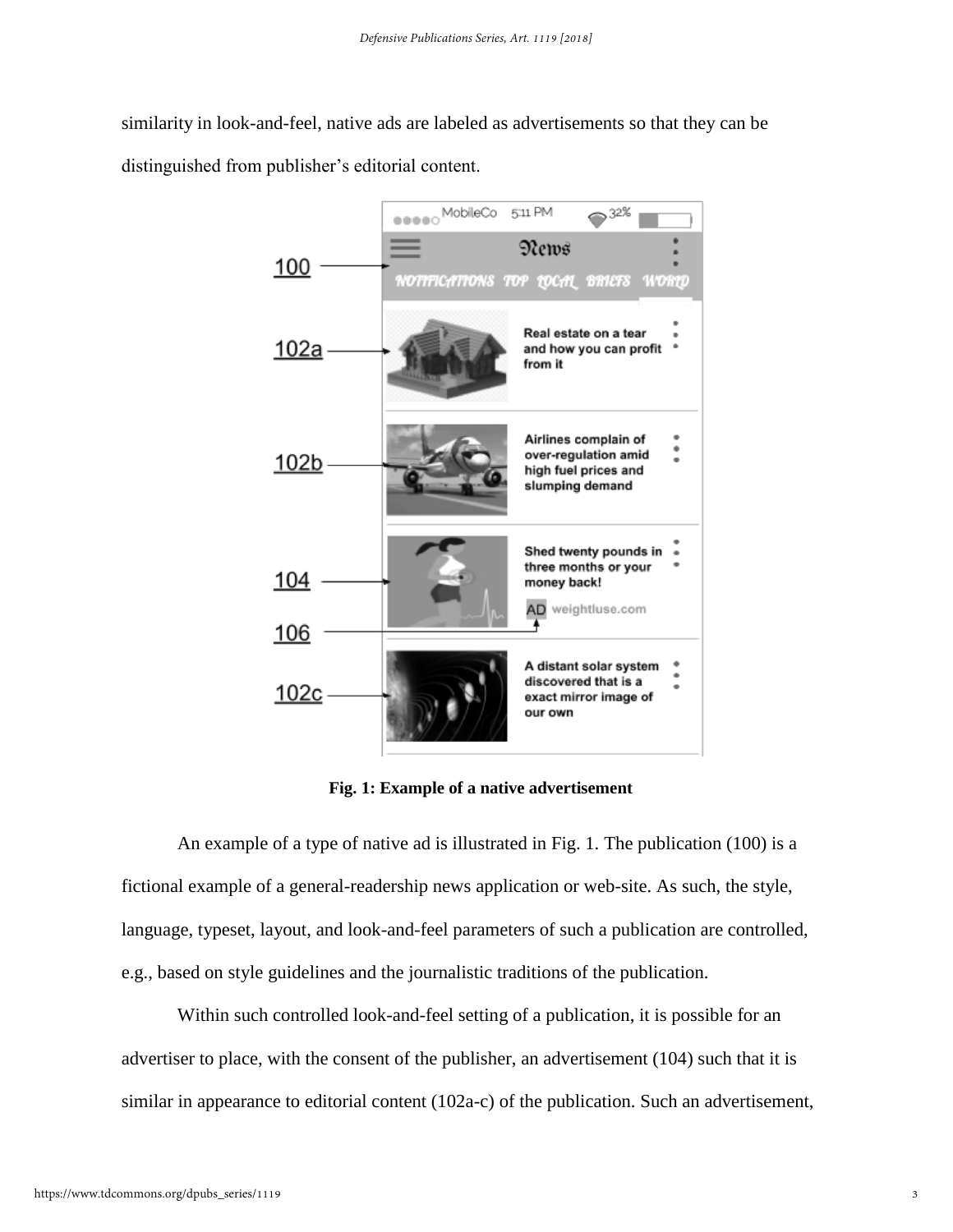known as "native ad," hews closely to the look-and-feel and language style of the publication. It may appear in the same feed as editorial content (as in the example of Fig. 1), in which case it is also referred to as an in-feed ad. Although appearing within and designed to resemble editorial feed, the native ad is identified as such by a marker (106) that may also provide a link to the advertiser.

Native ads are present in most forms of electronic and print publications, and are tailored to a variety of user-devices, e.g., smartphones, tablets, PCs, etc.

#### DESCRIPTION

Native ad styles are created by a variety of entities, e.g., the publisher, the advertiser, the ad-network, advertising firms or other third parties, etc. A native ad style is implemented, e.g., as a rendering template that instructs a rendering server to configure and render the native ad assets or elements returned by the advertiser as a full advertisement. While it is straightforward to set up a style for native ads, it is important for publishers to be able to determine whether a given style is of high quality or not, in terms of its aesthetic appeal. However, assessing a style for aesthetics and/or compliance with publisher's stylebook is difficult for humans to do, e.g., due to subjectivity and dependence on human intuition, and the large number of native styles that are presented to a publisher for approval.

This disclosure describes techniques to automatically score the quality of a native ad, with respect to, e.g., its aesthetics, compliance with the publisher's stylebook, etc.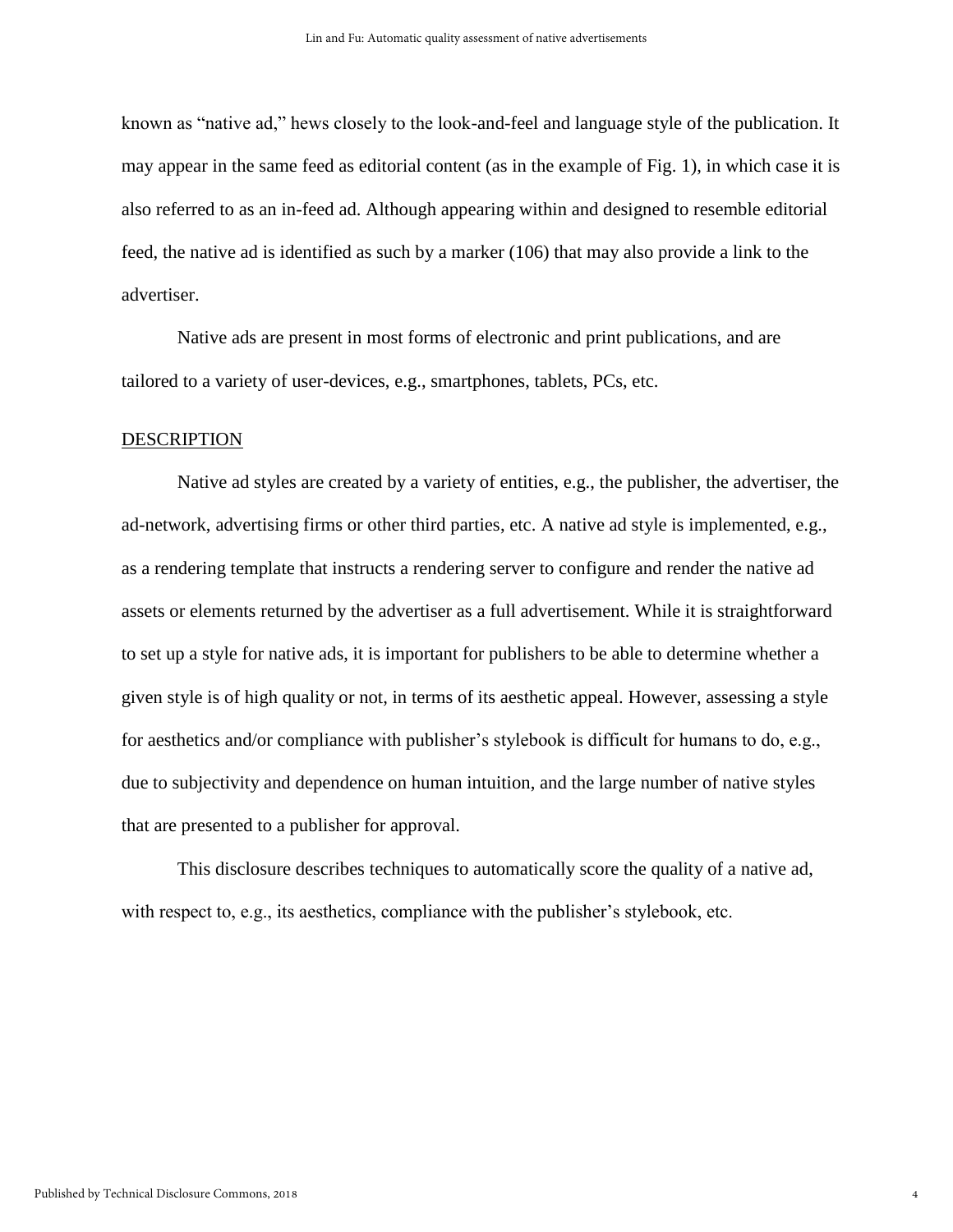

**Fig. 2: Training a machine learner to assess native advertisement styles**

A machine learner (202), illustrated in Fig. 2, is trained to recognize native ad styles. The machine learner is trained using pairs of labeled native ad styles (204) and publication styles (206) that serve as ground truth data. The training data is labeled, e.g., by humans, by example pages taken from premium publishers or brands, etc. For example, ground truth for high quality styles comprises human-evaluated high-quality image ads, computer-filtered premium image ads based on criteria such as cost per thousand impressions (CPM) or impressions served, etc. Labeled examples of both high-quality and low-quality native ad styles are presented as training data. The model is trained to favor the high-quality styles and/or to detect and flag low-quality styles.

Features used by the machine learner include, e.g., amount and distribution of white space (too little or too much white space leads to low quality); amount and distribution of text, e.g., headline, by-line, text, comments, etc.; amount and distribution of image area; font (e.g., font size, family, color, combinations, etc.); background/foreground color; contrast ratio between text and background (sharp or garish color/contrast lead to low quality); etc. The machine learner evaluates a given style along feature dimensions to classify it. The style score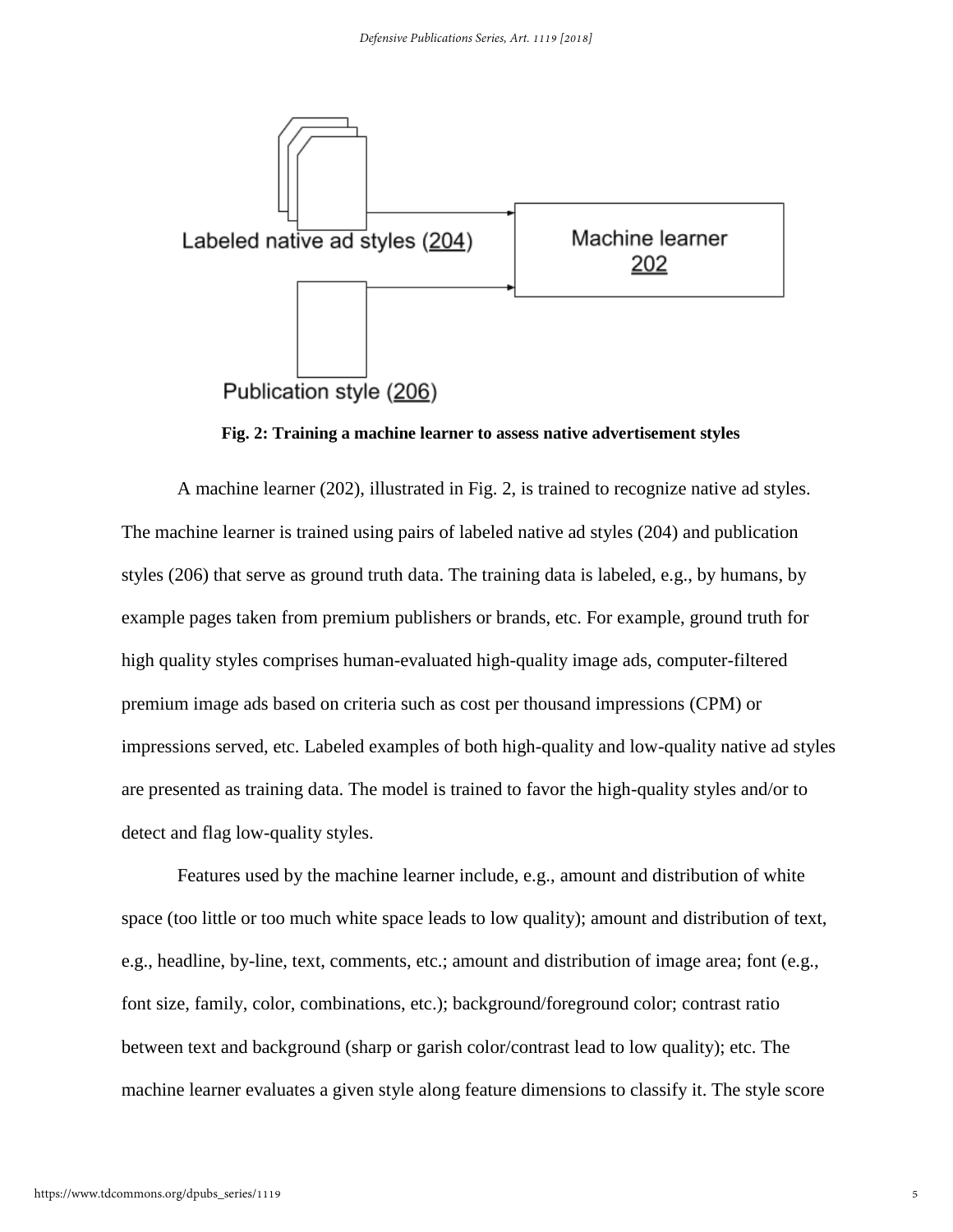of native ads also depends on the style of the publication. In this manner, the auto quality scorer learns to score a native style for the aesthetic appeal to end user and compliance to the publisher's stylebook.

The machine learner can be implemented using deep-learning models, e.g., neural networks, support vector machines, random forests, boosted decision trees, etc., or other machine learning models that are effective in learning hard-to-describe human intuition in computer vision and understanding problems. A variety of neural networks may be used, e.g., LSTM neural networks, recurrent neural networks, convolutional neural networks, etc.

The techniques of this disclosure enable several applications, e.g.,

- provide a quality score for publishers to enable easy identification of high-quality styles and to improve low-quality styles
- provide a quality score for publishers in an A/B experiment framework to enable determining connections between the quality of a style and monetization performance
- provide the quality score of publisher styles to buyers to enable ad buyers to adjust their bids using the quality information
- enable publishers to gain insights and optimize styles for monetization and/or aesthetic appeal
- provide in-product native ad style management and recommendation services to publishers

## **CONCLUSION**

Native advertisements are advertisements that closely match the look-and-feel of the publication in which the ads are placed and are an important category of online advertisements. It is important for a publisher to determine whether a given native ad is of high quality and